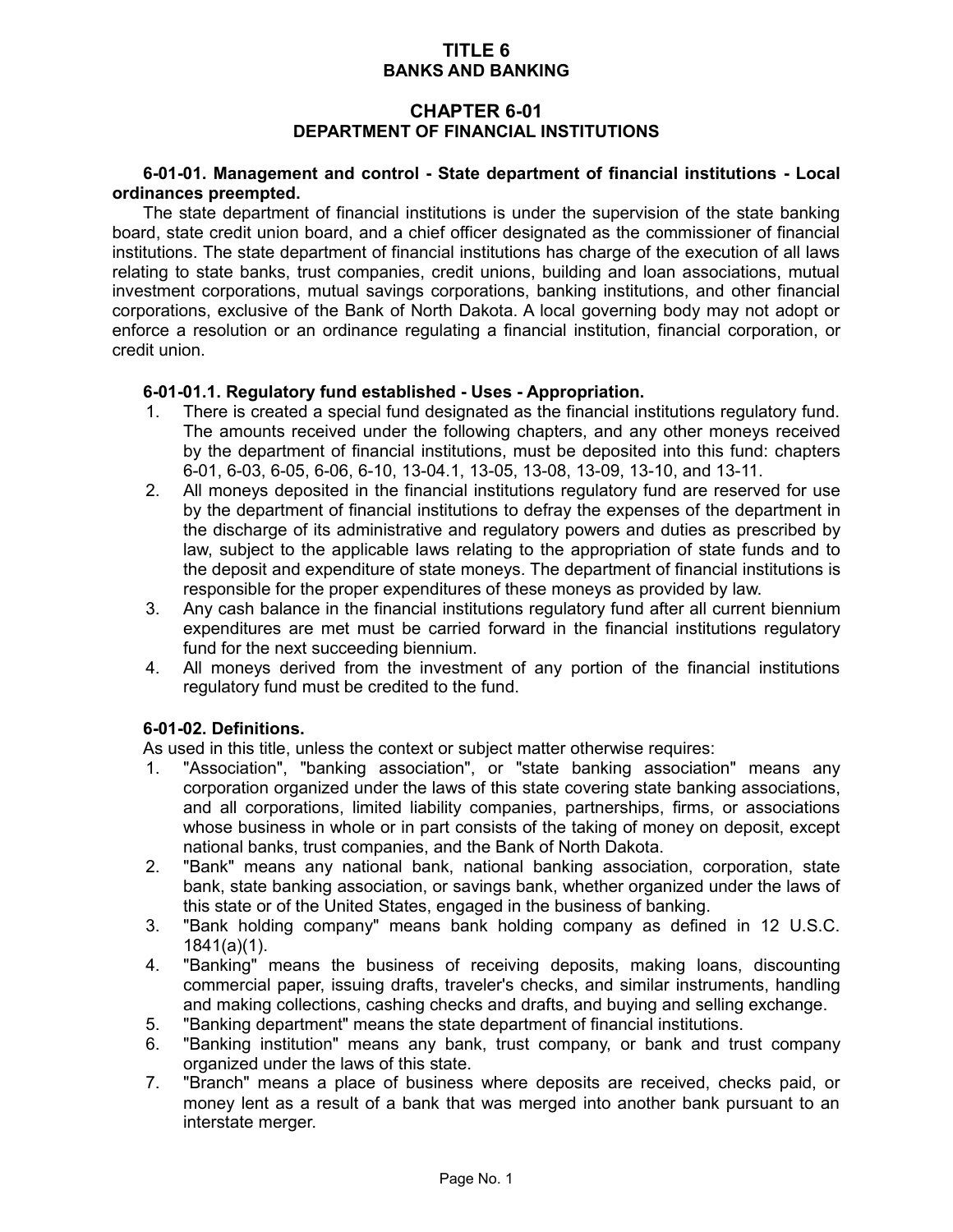- 8. "Commissioner" means the commissioner of financial institutions.
- 9. "Corporate central credit union" means a credit union operated for the primary purpose of serving corporate accounts. A credit union is deemed to be a corporate central credit union when its total dollar amount of outstanding corporate loans plus corporate share and deposit holdings is equal to or greater than seventy-five percent of its outstanding loans plus share and deposit holdings.
- 10. "Credit union" means a cooperative, nonprofit association organized for the purposes of encouraging thrift among its members, creating a source of credit at a fair and reasonable rate of interest, and providing an opportunity for its members to improve their economic and social condition.
- 11. "Derivative transaction" means derivative transaction as defined in 12 U.S.C. 84(b)(3).
- 12. "Electronic" means relating to technology having electrical, digital, magnetic, wireless, optical, electromagnetic, or similar capabilities.
- 13. "Electronic communication" means any form of communication, not directly involving the physical transmission of paper that creates a record that may be retained, retrieved, and reviewed by a recipient of the communication and may be directly reproduced in paper form by the recipient through an automated process.
- 14. "Electronic record" means a record created, generated, sent, communicated, received, or stored by electronic means.
- 15. "Electronic signature" means an electronic sound, symbol, or process attached to or logically associated with a record and signed or adopted by a person with the intent to sign the record.
- 16. "Financial corporation" means all entities regulated by the department of financial institutions, excluding financial institutions and credit unions.
- 17. "Financial institution" means any bank, industrial loan company, or savings and loan association organized under the laws of this state or of the United States.
- 18. "Market value" means the highest price for which property can be sold in the open market by a willing seller to a willing purchaser, neither acting upon compulsion and both exercising reasonable judgment.
- 19. "Merger" or "merge" means the merging or consolidation of two or more banks including the purchase of all or substantially all of the assets and assumption of liabilities of a bank, facility, or branch.
- 20. "Mutual investment corporation" or "mutual savings corporation" means a corporation organized to engage in the investment or savings business, but having no capital stock or a nominal capital stock.
- 21. "National bank" or "national banking association" means an institution chartered by the comptroller of the currency under the National Bank Act [12 U.S.C. 24].
- 22. "Record" means information that is inscribed on a tangible medium or that is stored in an electronic or other medium and is retrievable in perceivable form.
- 23. "Technology service provider" includes any person that provides services to a financial institution, financial corporation, or credit union, including: core processing; information and transaction processing and settlement activities that support banking functions such as lending, deposit-taking, funds transfer, fiduciary, or trading activities; internet-related services; security monitoring; and system development and maintenance.
- 24. "Tier 1, tier 2, and tier 3 capital" means those terms as set under title 12, Code of Federal Regulations, part 325, in effect on August 1, 2011.
- 25. "Trust company" means any corporation formed for the purpose of transacting business as an annuity, safe deposit, surety, or trust company.

## **6-01-03. State banking board and state credit union board.**

1. The state banking board consists of the commissioner and six members to be appointed by the governor, four of whom must each have had at least five years' experience in an executive capacity in the management of a state bank in the state of North Dakota, one of whom must have at least five years' experience in an executive capacity in the management of any state or national bank in North Dakota, and one of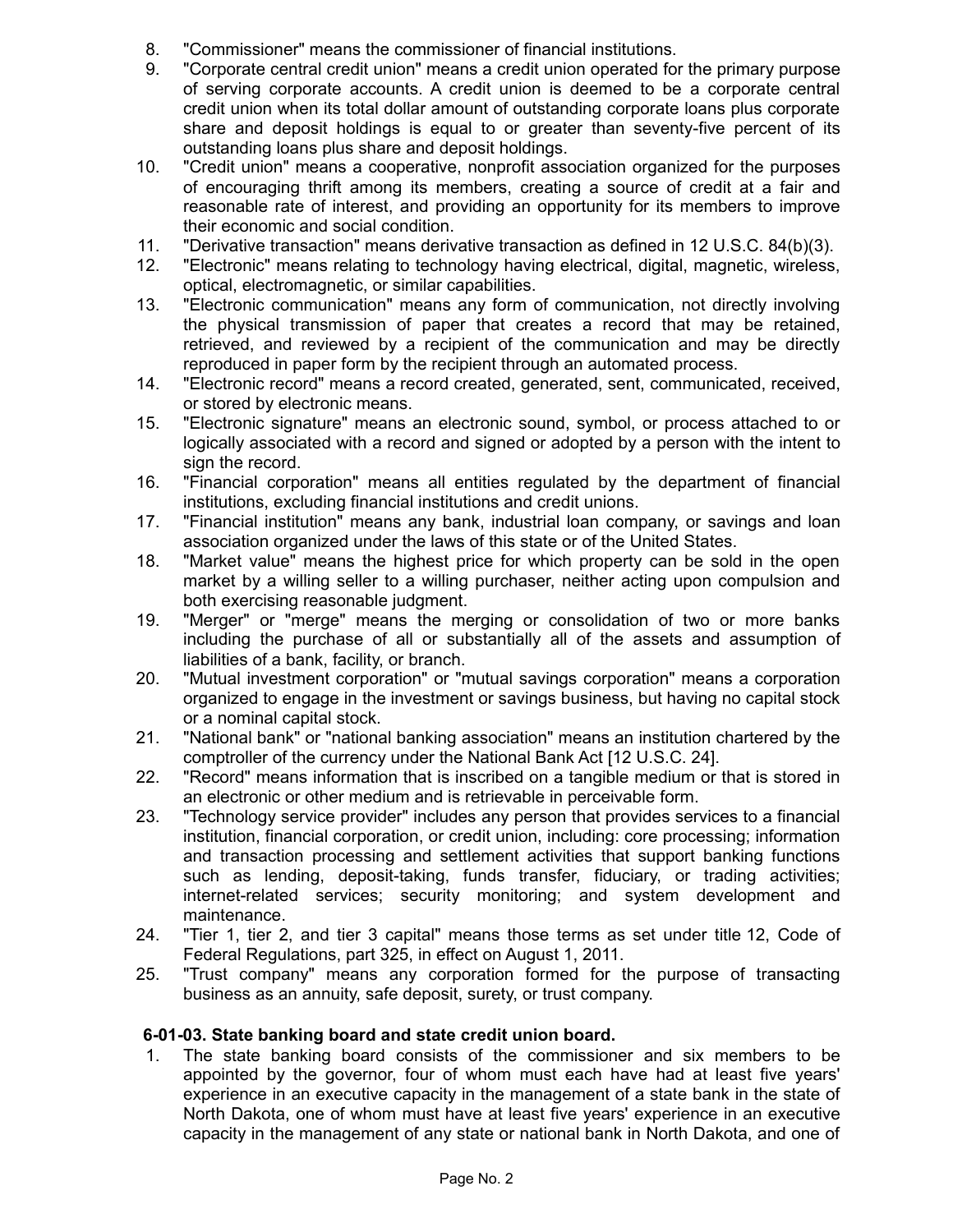whom must be a laymember from the public at large. The term of office of the members of the board, other than the commissioner, is for a period of five years. In case of a vacancy in the board, by death, resignation, or removal of an appointed member, the vacancy must be filled by appointment by the governor for the unexpired term. The commissioner is the chairperson of the board and the attorney general is, ex officio, the attorney for the board. The assistant commissioner shall serve as its secretary. The board shall hold regular meetings in January, March, May, July, September, and November of each year and special meetings at the call of the commissioner in such place as the commissioner may designate within the state of North Dakota. The members of the board, other than the commissioner, shall receive one hundred dollars per day while attending meetings, or in the performance of such special duties as the board may direct. Expense reimbursements for meals, lodging, and transportation must be at the same rate as those allowed state employees.

- 2. The state credit union board consists of the commissioner and four members to be appointed by the governor. Two of the members of the state credit union board must have at least five years' experience as an officer, director, or committee member of a North Dakota state-chartered credit union, one member of the board must have had at least five years' experience as an officer, director, or committee member of a state-chartered or a federally chartered credit union, and one member of the board must be a laymember from the public at large. The term of office of appointed board members is five years. In case of a vacancy in the board, by death, resignation, or removal of an appointed member, the governor shall appoint an individual to fill the vacancy for the unexpired term. The commissioner chairs the board and the attorney general is, ex officio, the attorney for the board. The assistant commissioner shall serve as its secretary. The members of the state credit union board are entitled to receive the same remuneration as is provided for the members of the state banking board. The state credit union board shall hold meetings in March, June, September, and December of each year and special meetings at the call of the commissioner in such places as the commissioner may designate within the state.
- 3. The word "board" when used in this title includes the state banking board and the state credit union board.

#### **6-01-04. Powers and duties of the state banking board and state credit union board.**

The state banking board may adopt rules for the government of financial institutions and trust companies mentioned in section 6-01-01 to the extent the rules do not conflict with any law of this state or of the United States. The state banking board shall make and enforce such orders as are necessary or proper to protect the public and the depositors or creditors of those financial institutions and trust companies.

The same powers are given to the state credit union board with reference to credit unions as are granted to the state banking board with reference to financial institutions and trust companies named in this chapter.

#### **6-01-04.1. Removal of officers, directors, and employees of financial corporations or institutions.**

- 1. The department of financial institutions or the board may issue and serve, upon any current or former officer, director, or employee of a financial corporation, financial institution, or credit union subject to its jurisdiction and upon a financial corporation, financial institution, or credit union involved, an order stating:
	- a. That the current or former officer, director, or employee is engaging, or has engaged, in any of the following conduct:
		- (1) Violating any law, regulation, board order, or written agreement with the board.
		- (2) Engaging or participating in any unsafe or unsound practice.
		- (3) Performing any act of commission or omission or practice which is a breach of trust or a breach of fiduciary duty.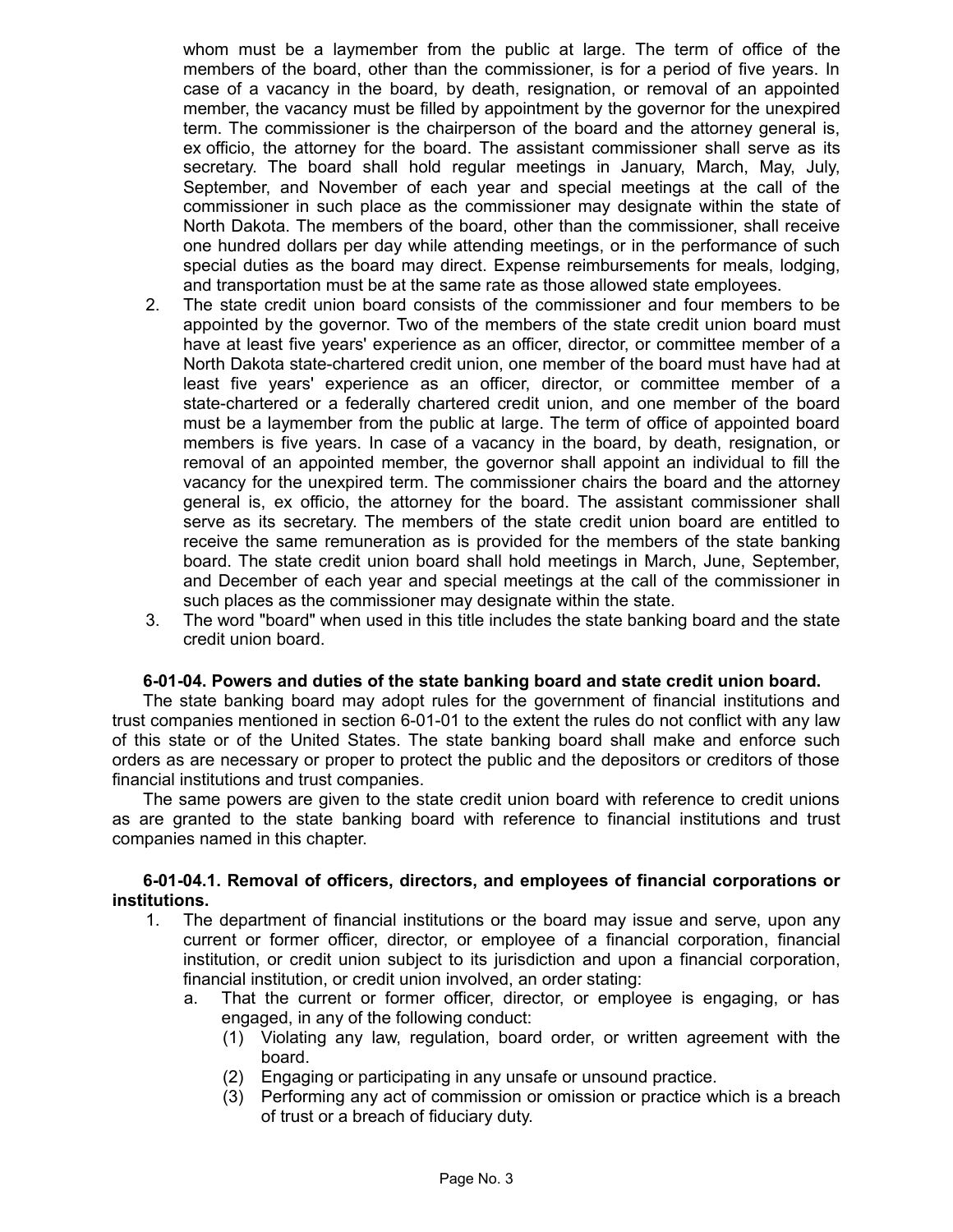- b. The term of the suspension or removal from employment and participation within the conduct of the affairs of a financial corporation, financial institution, or credit union.
- 2. The order must contain a notice of opportunity for hearing pursuant to chapter 28-32. The date for the hearing must be set not less than thirty days after the date the complaint is served upon the current or former officer, director, or employee of a financial corporation, financial institution, or credit union. The current or former officer, director, or employee may waive the thirty-day notice requirement.
- 3. If no hearing is requested within twenty days of the date the order is served upon the current or former officer, director, or employee, or if a hearing is held and the board finds that the record so warrants, and if the board finds that a financial corporation, financial institution, or credit union has suffered or will probably suffer significant loss or other significant damage or that the interest of its depositors, shareholders, members, or creditors could be seriously prejudiced, it may enter a final order suspending or removing the current or former officer, director, or employee. The current or former officer or employee may request a termination of the final order after a period of no less than three years.
- 4. A contested or default suspension or removal order is effective immediately upon service on the current or former officer, director, or employee and upon a financial corporation, financial institution, or credit union. A consent order is effective as agreed.
- 5. Any current or former officer, director, or employee suspended or removed from any position pursuant to this section is not eligible, while under suspension or removal, to be employed or otherwise participate in the affairs of any financial corporation, financial institution, or credit union or any other entity licensed by the department of financial institutions until the suspension or removal is terminated by the department of financial institutions or board.
- 6. When any current or former officer, director, employee, or other person participating in the conduct of the affairs of a financial corporation, financial institution, or credit union is charged with a felony in state or federal court, involving dishonesty or breach of trust, the commissioner may immediately suspend the person from office or prohibit the person from any further participation in a financial corporation's, financial institution's, or credit union's affairs. The order is effective immediately upon service of the order on a financial corporation, financial institution, or credit union and the person charged, and remains in effect until the criminal charge is finally disposed of or until modified by the board. If a judgment of conviction, a federal pretrial diversion, or similar state order or judgment is entered, the board may order that the suspension or prohibition be made permanent. A finding of not guilty or other disposition of the charge does not preclude the commissioner or the board from pursuing administrative or civil remedies.

## **6-01-04.2. Cease and desist orders.**

- 1. The department of financial institutions or the board may issue and serve upon a financial corporation, financial institution, or credit union subject to its jurisdiction a complaint stating the factual basis for the department's or board's belief that the financial corporation, financial institution, or credit union is engaging in any of the following conduct:
	- a. An unsafe or unsound practice.
	- b. A violation in the past or on a continuing basis of any law, regulation, board order, or written agreement entered into with the board.
- 2. The complaint must contain a notice of opportunity for hearing pursuant to chapter 28-32. The date for the hearing must be set not less than thirty days after the date the complaint is served upon the financial corporation, financial institution, or credit union. The financial corporation, financial institution, or credit union may waive the thirty-day notice requirement.
- 3. If the financial corporation, financial institution, or credit union fails to respond to the complaint within twenty days of its service, or if a hearing is held and the board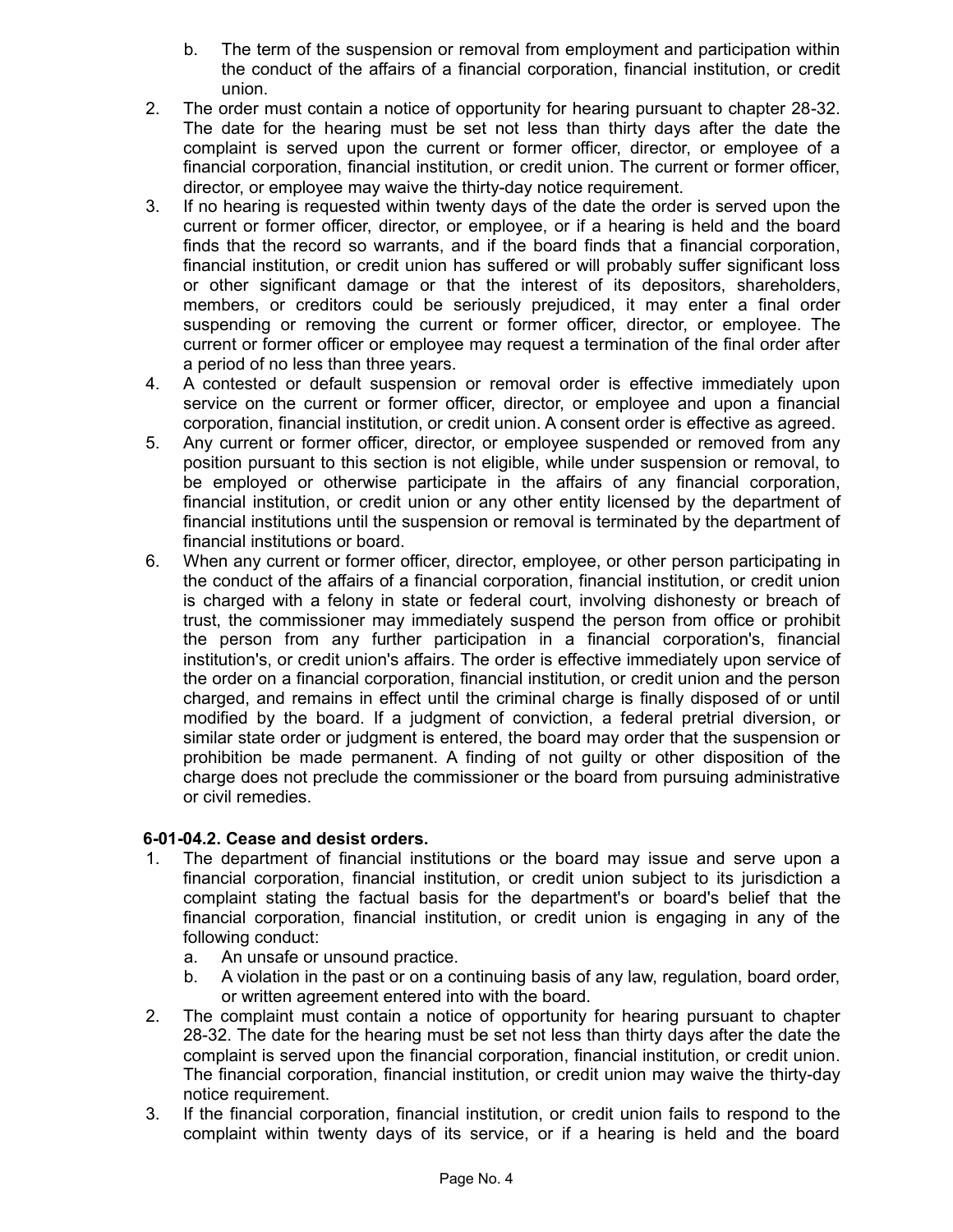concludes that the record so warrants, the board may enter an order directing the financial corporation, financial institution, or credit union to cease and desist from engaging in the conduct which was the subject of the complaint and hearing and to take corrective action.

4. The commissioner or the board may enter an emergency, temporary cease and desist order if the commissioner or the board finds the conduct described in the complaint is likely to cause insolvency, substantial dissipation of assets, earnings, or capital of the financial corporation, financial institution, or credit union, or substantial prejudice to the depositors, shareholders, members, or creditors of the financial corporation, financial institution, or credit union. An emergency, temporary cease and desist order is effective immediately upon service on the financial corporation, financial institution, or credit union and remains in effect for no longer than sixty days or until the conclusion of permanent cease and desist proceedings pursuant to this section, whichever is sooner. An emergency, temporary cease and desist order may be issued without an opportunity for hearing. A bank or credit union may request a hearing before the state banking board or state credit union board within ten days of the order to review the factual basis used to issue the emergency, temporary cease and desist order. The decision made by the board during this hearing will be final. If a hearing is not requested, the initial decision of the commissioner or board will be final.

### **6-01-04.3. Assessment of civil money penalties.**

- 1. The commissioner or the board may assess a civil money penalty against a financial institution, financial corporation, or credit union, or an officer, director, employee, agent, or person participating in the conduct of the affairs of the financial corporation, financial institution, or credit union upon finding one or more of the following:
	- a. Failure to comply with a permanent or temporary cease and desist order that has been voluntarily consented to or issued pursuant to section 6-01-04.2;
	- b. Failure to comply with a final order that has been voluntarily consented to or issued following formal proceedings under chapter 28-32;
	- c. Payment of dividends in violation of section 6-03-36;
	- d. Loans and leases to one borrower or concern which exceed the limitations set forth in sections 6-03-59 and 6-03-59.1;
	- e. Loans to directors, officers, and employees in violation of section 6-03-60;
	- f. The intentional filing of inaccurate or misleading call reports required by section 6-03-70 or 6-06-08;
	- g. Violations of loan limitations under subsection 1 of section 6-06-12 or title 12, chapter 7, Code of Federal Regulations, subchapter A, part 723, as amended February 5, 2019;
	- h. Loans in violation of section 6-06-14.1; or
	- i. Failure to file notice of change of control under section 6-08-08.1.
- 2. The commissioner or the board commences administrative proceedings to assess civil money penalties by serving a complaint on the respondent stating the factual basis for the commissioner's or board's belief that a violation has occurred and the amount of civil penalties that the complaint seeks to impose. The complaint must contain a notice of an opportunity for an administrative hearing conducted under chapter 28-32. The date for the hearing must be set not less than thirty days after the date the complaint is served upon the respondent. If assessment of civil money penalties are proposed based on conditions described in subdivisions c through i of subsection 1, a complaint may not be filed unless the respondent has been provided with prior orders, examination reports, or other written communications, and has willfully refused to take corrective action that the respondent was capable of taking at the time.
- 3. If the respondent fails to answer the complaint within twenty days of its service, the commissioner or board may enter an order imposing civil money penalties upon the respondent. If a hearing is held and the board concludes that the record so warrants, the board may enter an order imposing civil money penalties upon the respondent. The assessment order is effective and enforceable immediately upon service or upon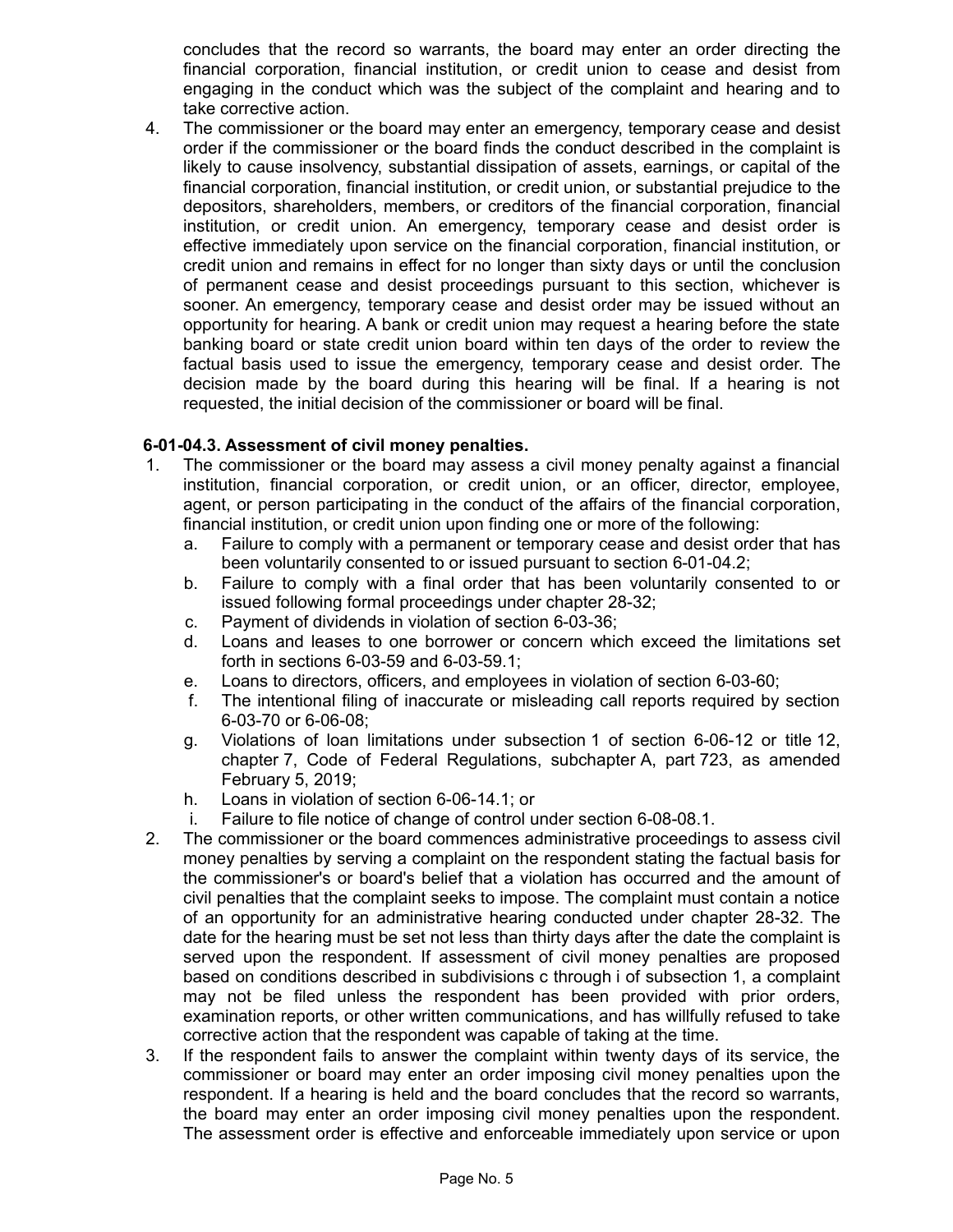a date specified in the order, and remains effective and enforceable until it is stayed, modified, terminated, or set aside by action of the board or a reviewing court.

4. In determining the amount of civil penalty imposed, the commissioner or board shall consider whether good faith was exercised, and the gravity of the violation and any previous violations. The commissioner or board may not impose a civil money penalty in excess of one hundred thousand dollars for each occurrence and one thousand dollars per day for each day that the violation continues after service of an order. Any civil money penalties collected under this section must be paid to the department of financial institutions and deposited in the financial institutions regulatory fund.

#### **6-01-04.4. Prompt corrective action.**

The commissioner or board may enter an order if the commissioner or board finds that a state bank is undercapitalized, significantly undercapitalized, or critically undercapitalized. For the purpose of this section, undercapitalized, significantly undercapitalized, and critically undercapitalized have the same definition as found in title 12, Code of Federal Regulations, part 324, section 403, as amended April 15, 2016. The order may require an undercapitalized state bank to take prompt corrective action as the commissioner or board determines reasonable to bring the bank to an adequately capitalized condition, including the submission and implementation of an acceptable capital restoration plan. A bank may request a hearing before the state banking board within ten days of the order to review the factual basis used to issue the request for prompt corrective action. The decision made by the board during this hearing is final. If a hearing is not requested, the initial decision of the commissioner or board is final. For a significantly or critically undercapitalized state bank, the commissioner or board may issue a temporary cease and desist order appointing a receiver in accordance with chapter 6-07.2.

#### **6-01-04.5. Investigation of bank holding companies.**

The department may investigate a bank holding company that owns or controls a North Dakota state chartered financial institution upon the commissioner's receipt of information material to the safety and soundness of the bank holding company, and may pursue and impose penalties under sections 6-01-04.1, 6-01-04.2, and 6-01-04.3 against such a bank holding company.

#### **6-01-05. Taking of testimony and enforcement of orders.**

The state banking board, the state credit union board, the commissioner, and the deputy examiners each have the power to subpoena witnesses, administer oaths, and generally to do and perform any and all acts and things necessary to the complete performance of the powers and duties imposed upon them in this title, and to enforce the provisions of law relating to financial corporations, financial institutions, and credit unions. For the purpose of enabling them to perform all the duties imposed upon them, the provisions of section 27-10-23 are applicable to their proceedings. Any and all orders made by the issuing board or commissioner are operative immediately and remain in full force until modified, amended, or annulled by the issuing board, commissioner, or by a court of competent jurisdiction in an action commenced by the party against whom such order has been issued.

#### **6-01-06. Appointment of receivers.**

The state banking board and state credit union board, except as otherwise provided in this title, have authority and power to appoint, by their own order, receivers for insolvent financial institutions and credit unions under their regulatory supervision. Such receivers have the same power and authority, and their acts have the same validity, as if they had been appointed under and by the direction of a district court. Nothing herein contained may be construed so as to take away from the courts the power to appoint receivers of such financial institutions and credit unions at any stage of the proceedings and thus to terminate the receivership ordered by the board.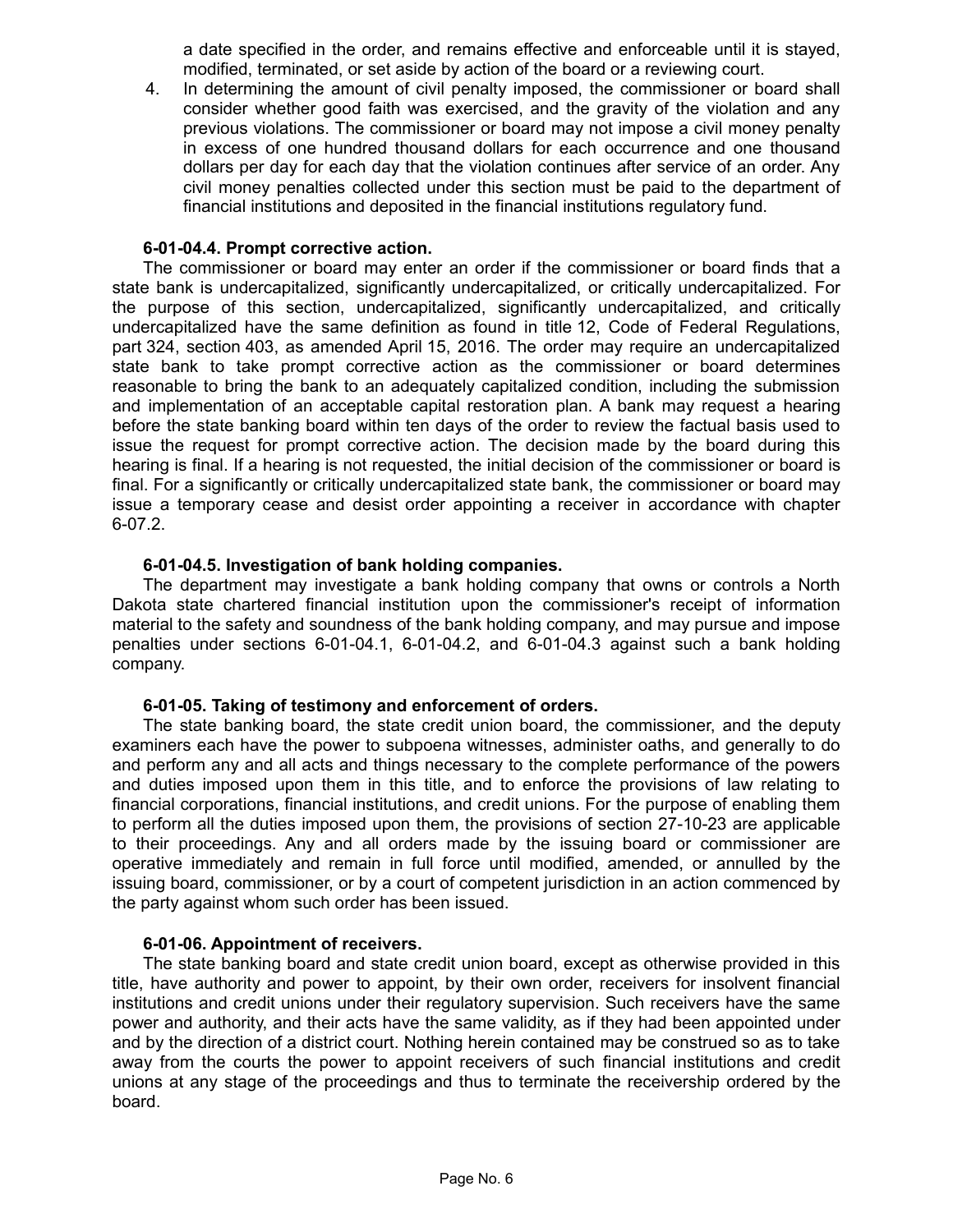## **6-01-07. Records of state banking board, state credit union board, and commissioner.**

The state banking board and state credit union board shall keep a full and complete record of all their proceedings and of all orders made by them. The records and the proceedings of the boards and commissioner are open in accordance with sections 44-04-18 and 44-04-19. All reports, except supervisory reports of examination, made by or filed with the board or the commissioner relating to any financial institution, must be open to inspection and examination by stockholders, shareholders, depositors, creditors, and sureties on any bonds of any such institution or on the bonds of any officer or employee thereof, subject, however, to the following restrictions:

- 1. A stockholder, shareholder, depositor, creditor, or surety of any institution desiring to inspect the information specified above of any institution shall make a written request for the inspection.
- 2. A written request must:
	- a. Specify the information to which access is requested; and
	- b. Give the reasons for the request.
- 3. Upon written request, the commissioner, or any person designated in writing by the commissioner, may disclose information specified in subsection 1 of section 6-01-07.1 only upon determining and to the extent that good cause exists for the disclosure.
- 4. Either prior to or at the time of any disclosure, the commissioner or designee shall impose such terms and conditions as the commissioner deems necessary to protect the confidential nature of the information, the financial integrity of the financial institution to which the information relates, and the legitimate privacy interests of any individual named in the information.

# **6-01-07.1. Records - Confidential.**

- 1. All facts and information obtained or created by the commissioner or the department in the following ways are confidential, except as provided in subsections 2 through 8:
	- a. In the course of examining financial institutions, credit unions, and other licensed entities under the supervision of the commissioner, or in the course of receiving audit reports, reports of examining committee and reports of annual meetings of stockholders and directors of such institutions and licensees. The reports of examination may be made available to the financial institution's or licensee's board of directors, or the board's specifically authorized agents or representatives, but the reports remain the property of the department.
	- b. From the federal reserve system, federal deposit insurance corporation, federal home loan bank board, national credit union administration, or any state bank or credit union supervisors or supervisors of other licensed entities of other states.
	- c. In the course of investigating an institution under the supervision of, or licensed by, the commissioner, until such investigation is complete.
	- d. In the course of a special investigation being carried out at the request of the governor or any court.
	- e. (1) In the form or nature of an application for a charter, license, or permission which meets any of the following criteria:
		- (a) Trade secrets and commercial or financial information.
		- (b) Personnel and medical files and similar files the disclosure of which would constitute a clearly unwarranted invasion of personal privacy.
		- (c) Information contained in the application form which is in the nature of examination report information.
		- (2) Determination of what required application information falls within each category must be made by the body before which the application is brought.
	- f. In the form of a complaint or comment from the public regarding a financial institution, credit union, or other licensed entity under the supervision of the commissioner, unless the commissioner is providing aggregate, nonspecific information.
- 2. When the commissioner is required or permitted by law to report upon or take special action regarding the affairs of any institution or licensed entity under the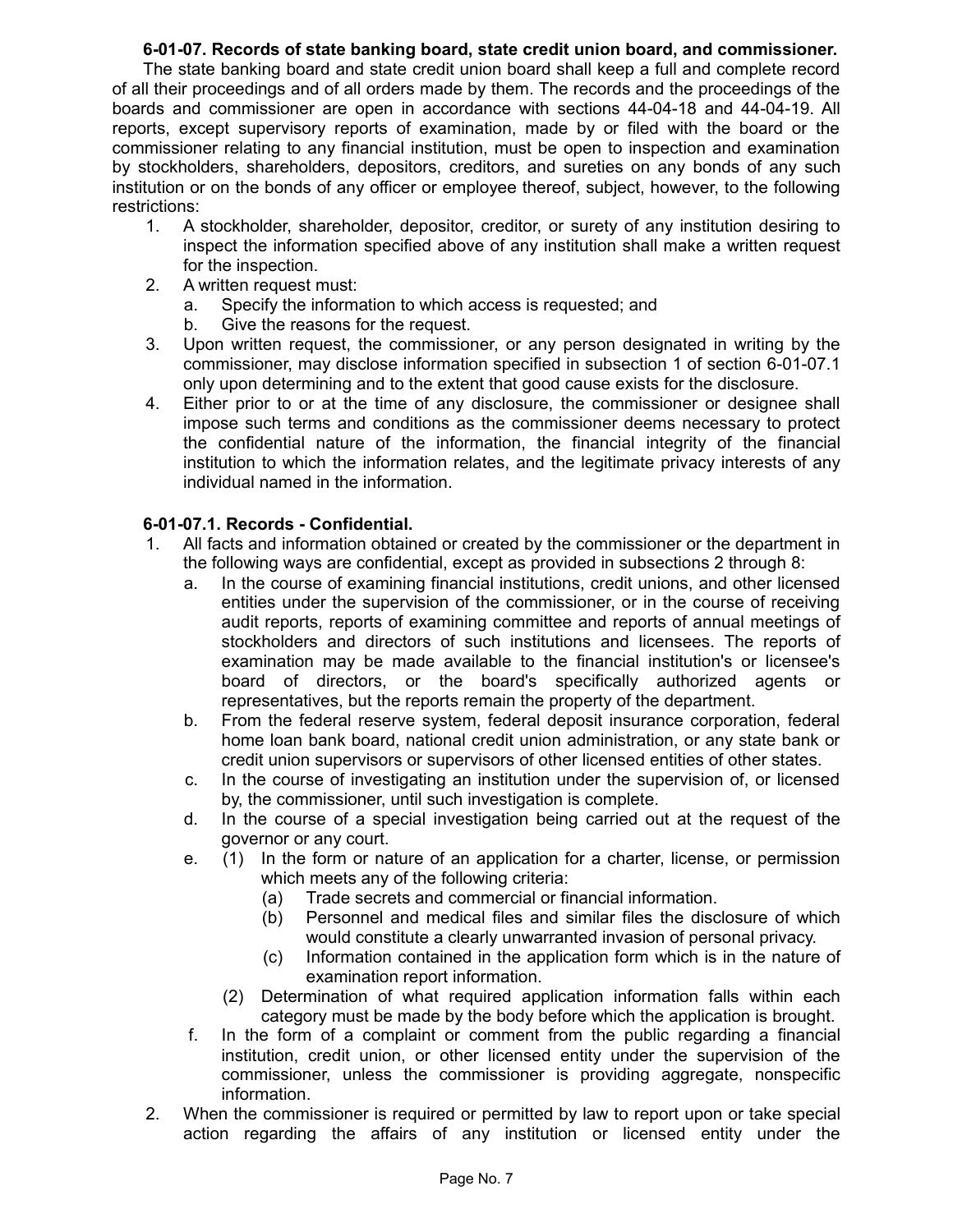commissioner's supervision, the commissioner shall divulge only such information specified in subsection 1 as is necessary and sufficient for the action taken or to be taken.

- 3. The commissioner may furnish information to the attorney general, other state agencies, any prosecuting officials requiring the information for use in pursuit of official duties, and legislative investigations under chapter 54-03.2, if the commissioner determines necessary or proper to the enforcement of federal laws or the laws of this state or in the best interest of the public. Information furnished by the commissioner to any third party which is confidential in the commissioner's possession remains confidential in the possession of the third party. Information received by the commissioner from any third party which is confidential in the third party's possession remains confidential in the commissioner's possession.
- 4. The commissioner may furnish information and enter sharing agreements as to matters of mutual interest to an official or examiner of the federal reserve system, federal deposit insurance corporation, federal home loan bank board, national credit union administration, office of thrift supervision, comptroller of the currency, any other federal government agency, insurance commissioner, office of the securities commissioner, regulatory trade associations, any state bank or credit union supervisors or supervisors of other licensed entities of other states, or a nationwide multistate licensing system.
- 5. Information regarding complaints or comments from the public may be provided to other regulatory agencies, to the individual in response to the complaint or comment, or to the subject financial institution, credit union, or other licensed entity under the supervision of the commissioner.
- 6. The commissioner shall not be required to disclose the name of any debtor of any financial institution, credit union, or licensed entity reporting to or under the supervision of the commissioner or anything relative to the private accounts, ownership, or transactions of any such institution, or any fact obtained in the course of any examination thereof, except as herein provided. All disclosures must be limited to only those documents directly relevant to the inquiry at issue.
- 7. This section does not limit the right of access of stockholders, shareholders, depositors, creditors, and sureties on bonds to specified department records as, and to the extent, provided by section 6-01-07.
- 8. The standards for confidentiality and disclosure by the commissioner set forth in this section, except the standard of the exercise of discretion, which shall only be exercised by the commissioner, apply equally to the state banking board, the state credit union board, and all department employees.

## **6-01-08. Appointment of commissioner - Qualifications.**

The commissioner must be appointed by the governor and confirmed by the senate, and shall hold office for a term of four years and until a successor has been appointed, confirmed by the senate, and has qualified, unless the commissioner is removed sooner as herein provided. If the senate is not in session, the governor may make an interim appointment, and the interim appointee shall hold office until the senate confirms or rejects the appointment. The commissioner's term of office commences on the first day of July in each year next following a national presidential election. The commissioner must be a skilled accountant, and may not be an incumbent of any other public office in the state, or in any county, municipality, or public institution thereof, and may not own, hold, or control any stocks, capital, or bonds, or hold the office of trustee, assignee, officer, agent, or employee of any financial institution under the commissioner's jurisdiction, or of any corporation engaged in the business of guarantying or ensuring the fidelity or faithful performance of the duties or the solvency of public officers or of public depositaries. The governor may remove from office any commissioner who violates or fails to discharge faithfully the duties of office or who becomes disqualified under the provisions of this section.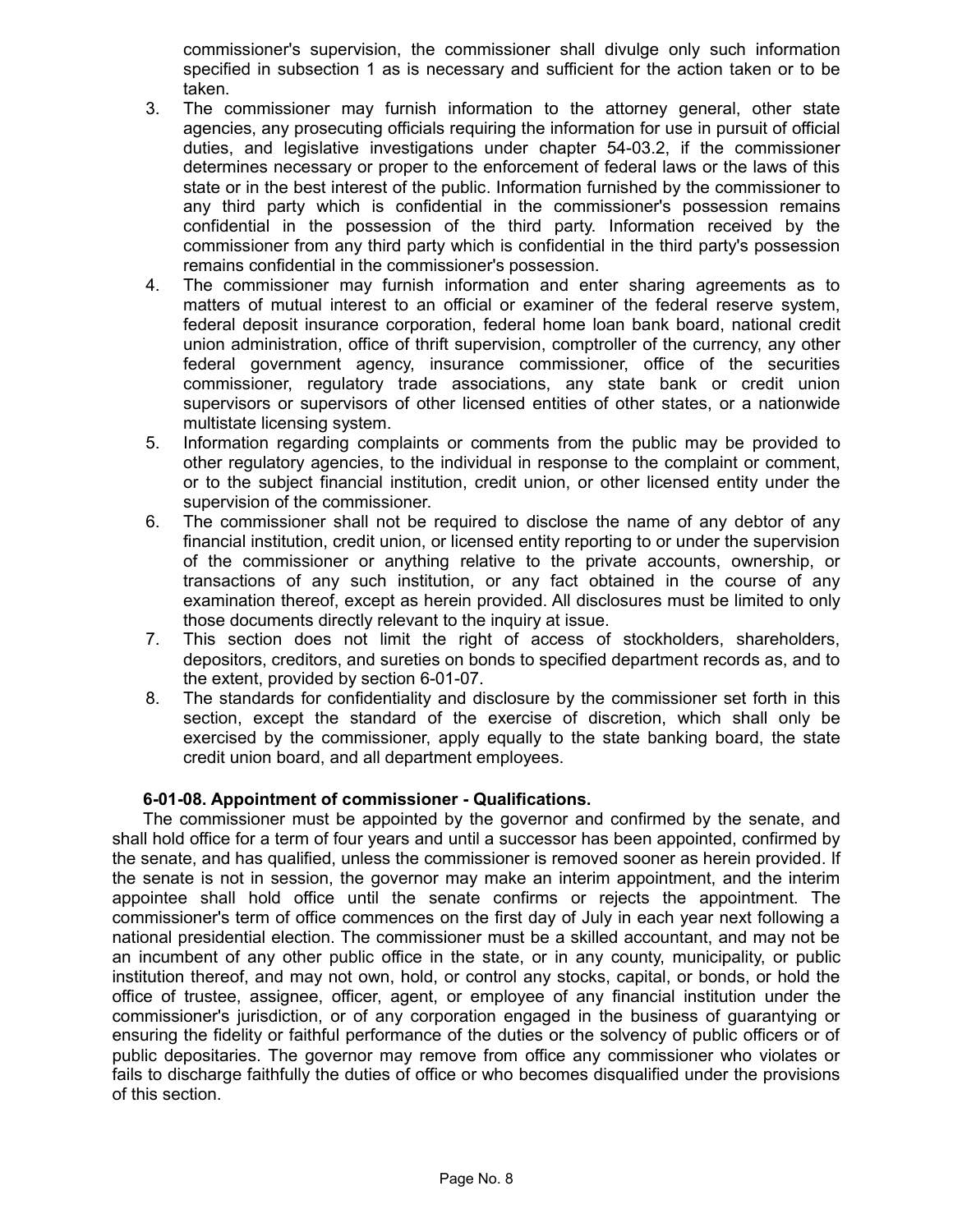### **6-01-09. Supervision and examination by commissioner of financial institutions.**

The commissioner shall exercise a constant supervision over the business affairs of all financial corporations, financial institutions, and credit unions, including all out-of-state branches of financial corporations, financial institutions, and credit unions. Either the commissioner or one or more examiners shall examine each financial institution to assess the affairs of the institution and ascertain the institution's financial condition. The commissioner shall inspect and verify the assets and liabilities of the institution and branches to ascertain with reasonable certainty that the value of the assets and the amounts of the liabilities are correctly carried on its books. The commissioner shall examine the validity of mortgages held by savings institutions and shall see that all of the mortgages are properly recorded. The commissioner shall investigate the method of operation and conduct of the corporations and institutions and their systems of accounting to ascertain whether the methods conform to the law and sound banking usage and principles. The commissioner shall inquire into and report any infringement of the laws governing those corporations and institutions, and for that purpose the commissioner may examine the officers, agents, and employees of the corporations and institutions and all persons doing business therewith. The commissioner may examine, or cause to be examined, or review the books and records of any subsidiary corporation of a bank or credit union service organization of a credit union under the commissioner's supervision and may require the bank to provide information on the holding company that owns the bank. The commissioner may also examine, or cause to be examined, or review the books and records of any technology service provider that provides services to financial corporations, credit unions, and financial institutions under the commissioner's supervision, to evaluate that entity's risk management systems and controls and compliance with applicable laws that affect such services provided to financial corporations, credit unions, and financial institutions. The commissioner shall report the condition of the corporations and institutions, together with the commissioner's recommendations or suggestions in connection therewith, to the state banking board, state credit union board, or both, and the boards may take such action as the exigencies may demand.

## **6-01-10. Commissioner to keep records and make reports - Biennial report.**

- 1. The assistant commissioner shall act as secretary and keep all proper records and files pertaining to the duties and work of the department of financial institutions and the proceedings of the board. The commissioner shall report to the board annually, touching on all the commissioner's official acts and those of the deputy examiners, giving abstracts of statistics and of the conditions of the various institutions to which the commissioner's duties relate, and making such recommendations and suggestions as the commissioner may determine proper.
- 2. The state banking board shall submit a biennial report to the governor and the secretary of state in accordance with section 54-06-04. In addition to any requirements established pursuant to section 54-06-04, the banking board's report must include a summary or abstract of the reports of the commissioner.
- 3. The commissioner shall report to the state credit union board annually in the same manner as this section provides for the commissioner's report to the state banking board. The state credit union board shall submit a biennial report to the governor and the secretary of state in accordance with section 54-06-04, and in addition, the credit union board's report must include a summary or abstract of the reports of the commissioner.
- 4. The biennial reports of the state banking board and the state credit union board shall be published in the form of a combined biennial report of the department of financial institutions. The biennial report of the department shall be submitted to the governor and the secretary of state in accordance with section 54-06-04. The biennial report of the department must include all other biennial reports which the commissioner or the boards are required by law to submit to the governor and the office of management and budget.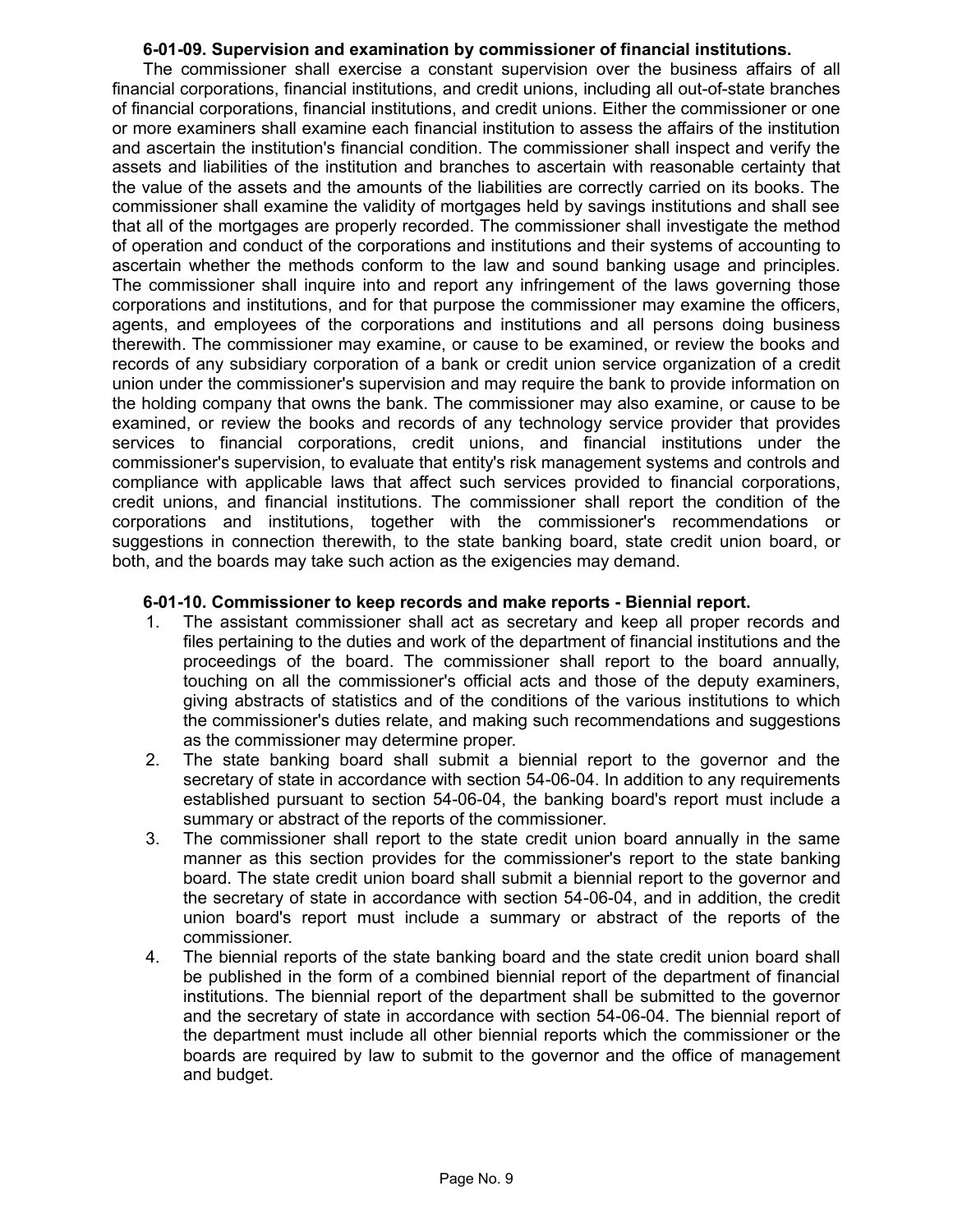### **6-01-11. Salary of commissioner.**

The salary of the commissioner must be within the amount appropriated for salaries by the legislative assembly. The commissioner is allowed, in addition to the commissioner's salary, the commissioner's necessary and actual expenses incurred in the discharge of the commissioner's official duties. The commissioner's salary and expenses must be audited and paid in the manner in which the salary and expenses of other state officers are paid.

## **6-01-12. Bonds of commissioner and deputies.**

Repealed by S.L. 1999, ch. 113, § 24.

### **6-01-13. Commissioner - Appointment of assistant commissioner and assignment of titles within the department.**

The commissioner may appoint, remove, and assign appropriate titles to such deputy examiners and such other employees as in the commissioner's judgment may be necessary for the proper discharge of the business of the department of financial institutions. The commissioner may select and designate one of said deputy examiners to be the assistant commissioner to act during the absence or disability of the commissioner, and in such cases the assistant commissioner so designated has charge of the office and shall administer its affairs. The assistant commissioner shall perform such duties as may be prescribed by the commissioner.

### **6-01-14. Deputies controlled by commissioner - Reports.**

Each deputy examiner provided for in this title is under the direct orders and instructions of the commissioner, and shall report to the commissioner during or immediately after the completion of each examination of each financial corporation, financial institution, or credit union examined by the deputy examiner, together with such recommendations and suggestions as the deputy examiner may deem advisable. Such report must be in such form as may be prescribed by the commissioner, the state banking board, or state credit union board.

## **6-01-15. Officers and employees to be disinterested.**

- 1. No officer or employee of this department may have any interest, directly or indirectly, in any financial corporation or financial institution within the jurisdiction of the department of financial institutions, nor in any corporation or institution engaged wholly or in part in the writing or issuing of bonds of or for any such corporation or institution or any officer or employee thereof. Provided, however, this prohibition does not apply to membership in a state-chartered credit union or savings and loan association.
- 2. For purposes of this section, "interest" means ownership of or investment in such corporations or institutions.

## **6-01-16. Salaries of commissioner's deputies.**

The salary of the assistant commissioner and the salary of each other deputy must be fixed by the commissioner within the limits of the legislative appropriation for such salaries. In addition to the amounts herein specified, each deputy must be allowed the deputy's actual and necessary traveling expenses when engaged in the discharge of the deputy's duties. The salaries of all clerks, stenographers, and other assistants must be fixed by the commissioner within the limits of the legislative appropriation therefor.

## **6-01-17. Semiannual assessments of banks and interstate branches.**

Every state banking association and banking institution under the jurisdiction and control of the commissioner and the commissioner's deputy examiners by this title, including the Bank of North Dakota and every branch of an out-of-state state bank, shall pay a semiannual assessment. This assessment is to be determined by the state banking board as necessary to fund that portion of the department's budget relating to the regulation of state-chartered banks and branches of out-of-state state banks, including the authority to enter cooperative fee sharing agreements and assessment of associated travel costs with other state bank supervisors. Fees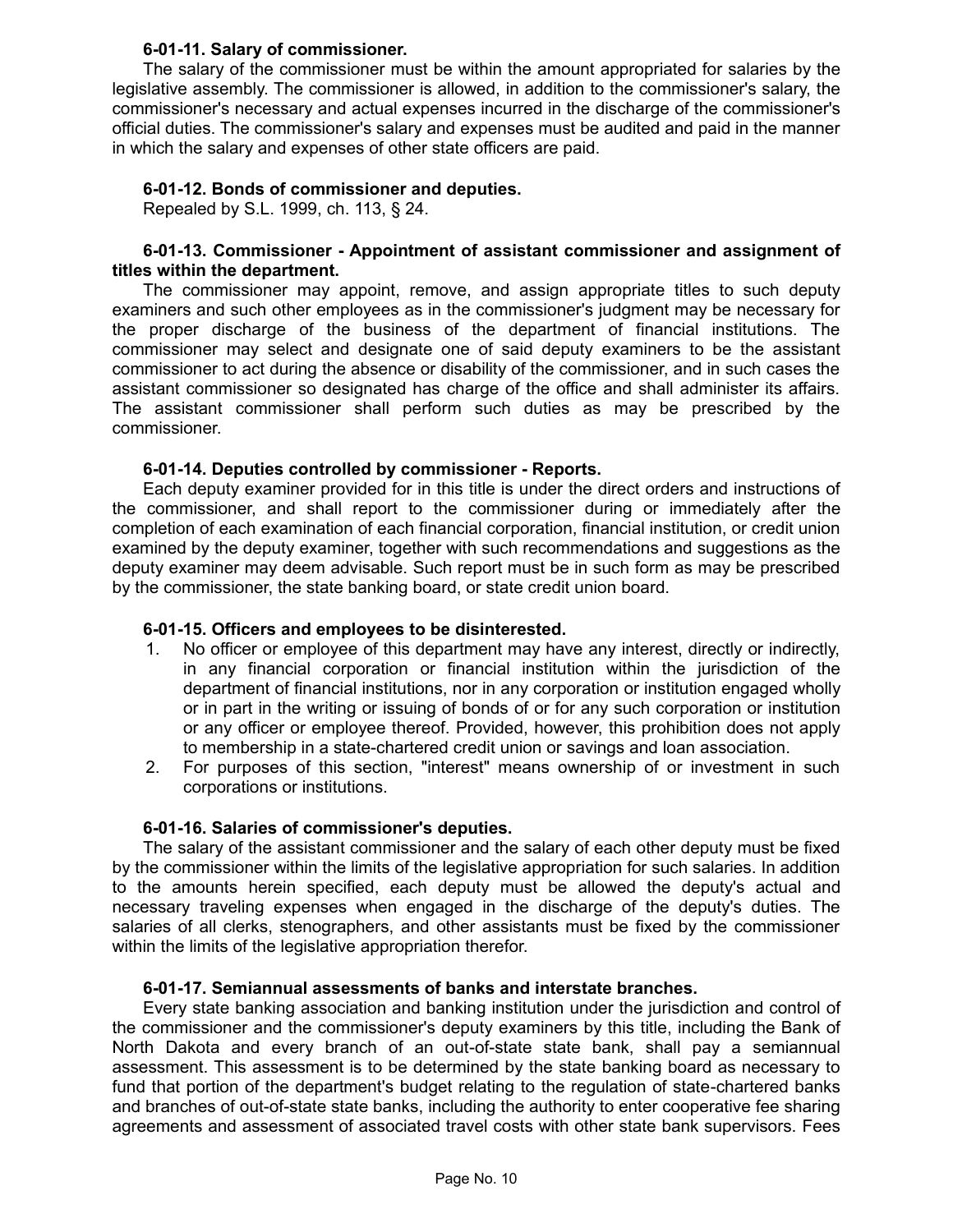for the examination of a trust department must be computed in accordance with section 6-05-28. The assessment must be paid to the department of financial institutions within thirty days of each June thirtieth and December thirty-first. If any such corporation or institution or branch is delinquent more than twenty days in making such payment, the board may seek other administrative remedies of such delinquent corporation, institution, or branch until payment of the amount due. The commissioner may assess a penalty of one percent of the outstanding assessment fee for each day that the assessment fee is delinquent. All fees and penalties under this section must be deposited with the state treasurer and deposited in the financial institutions regulatory fund.

# **6-01-17.1. Application fees - Cost of transcript.**

The following fees must accompany an application presented to the state banking board, state credit union board, or commissioner and must be paid by the commissioner into the financial institutions regulatory fund:

- 1. For a certificate of authority to organize a banking association, a fee of five thousand dollars, paid by the applicants.
- 2. A banking association's application for authority to remove its business to some place within the state other than the town in which it is presently located and to change its name, a fee of two thousand five hundred dollars.
- 3. National bank conversion to a state bank, a fee of two thousand five hundred dollars.
- 4. Application by two or more banks to merge or consolidate, a fee of one thousand five hundred dollars.
- 5. Application by a person to sell, dispose, or purchase an association, banking institution, or holding company, a fee of five hundred dollars unless a hearing is held before the board in which case the fee is two thousand dollars.
- 6. A banking association's application to establish and operate a separate facility, a fee of one thousand five hundred dollars. A banking institution that discontinues a facility established for the purpose of providing educational opportunities to a high school is entitled to a refund of any application fee paid.
- 7. A banking association's application to establish customer electronic funds transfer centers, a fee not to exceed five hundred dollars.
- 8. For a certificate of authority to organize an annuity, safe deposit, surety, or trust company, a fee of five thousand dollars.
- 9. A banking association's application for authority to exercise trust powers, a fee of one thousand five hundred dollars.
- 10. Application to organize a credit union, a fee of three hundred dollars, paid by the applicants.
- 11. Application for a credit union to establish a branch, a fee of three hundred dollars.
- 12. Application by a credit union to expand its field of membership, a fee of one hundred fifty dollars.
- 13. Application by a federal credit union to convert to a state credit union, a fee of three hundred dollars.
- 14. For a certificate of authority to organize a savings and loan association, a fee of five thousand dollars.
- 15. A savings and loan association's application to establish and operate a branch office, a fee of one thousand five hundred dollars.
- 16. A trust company's application or notification to establish an operating subsidiary or branch office, a fee of five hundred dollars.
- 17. Application by two or more credit unions to merge, a fee of three hundred dollars.

The commissioner may cause a certified transcript to be prepared for any hearing conducted on an application. The costs for the original and up to six copies of the transcript must be paid by the applicant.

## **6-01-17.2. Additional assessment of banks and interstate branches.**

If the commissioner determines that more than one visit, inspection, or examination is necessary to promote the safety and soundness of a state banking association or a branch of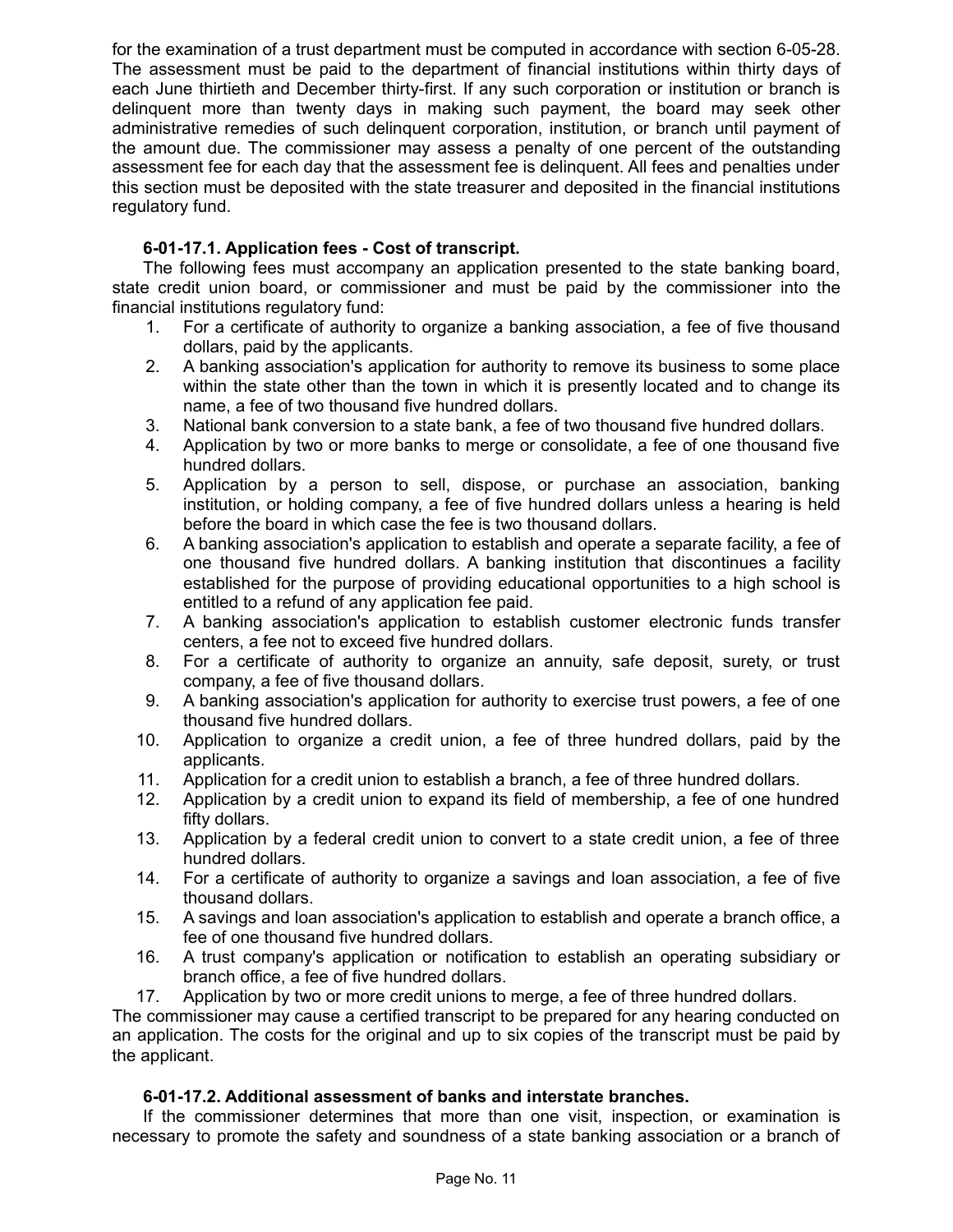an out-of-state state bank during a twelve-month period, the state banking association or branch shall pay to the state treasurer a fee for the time used by the commissioner or other person designated by the commissioner in supervising, filing, and corresponding in connection with each additional visit, inspection, or examination and report of examination and for time used by each deputy examiner, or other person in making and otherwise preparing and typing the reports of examination herein provided for. Fees for the visit, inspection, or examination must be charged by the department of financial institutions at an hourly rate to be set by the commissioner, sufficient to cover all reasonable expenses of the department associated with the visit, inspection, or examination provided for by this section. A state banking association or branch of an out-of-state state bank shall pay such assessment or fee within ten days of receiving a billing from the commissioner. Fees must be deposited in the financial institutions regulatory fund. The state treasurer shall report the payments of fees to the commissioner, and if any corporation or institution or branch is delinquent more than twenty days in making the payment, the board may make an order suspending the functions of the delinquent corporation or institution or branch until payment of the amount due. The commissioner may assess a penalty of five dollars a day additional for the delay. The state banking board may waive or postpone the collection of this special assessment if the assessment would place an undue burden on the state banking association or branch.

#### **6-01-18. Reports and examinations of institutions by federal deposit insurance corporation, other state supervisors, or federal reserve system.**

The commissioner may accept, in lieu of any examination authorized or required by this title to be conducted by the department of any banking institution, the examination that may have been made of the institution within a reasonable period by the federal deposit insurance corporation, any other state supervisor, or the federal reserve system, if a copy of the examination is furnished to the commissioner. The commissioner also may accept any report relative to the condition of any banking institution which may have been obtained by that corporation or system within a reasonable period in lieu of any similar report that the commissioner is authorized by this title to require of the institution, if a copy of the report is furnished to the commissioner. The commissioner may furnish to the corporation or system, or to any official or examiner, a copy or copies of any or all examinations made of any banking institutions and of any or all reports made by them, and may give access to and disclose to the corporation or system, or any official or examiner, any and all information possessed by the office of the commissioner with reference to the conditions or affairs of any institution insured with the federal deposit insurance corporation. This section does not limit the duty of any banking institution in this state, the deposits of which are to any extent insured under the provisions of the federal Act creating the federal deposit insurance corporation, or of any amendment of or substitution for that Act, to comply with the provisions of that Act, its amendments or substitutions, or the requirements of the corporation relative to examinations and reports, nor limit the powers of the commissioner with reference to examinations and reports under this title.

#### **6-01-19. Commissioner to keep bank record.**

The commissioner shall keep a bank record wherein must be recorded the name and location of each bank in the state, its capitalization and changes thereof, its officers, its shareholders and addresses thereof, and its reserve agents, and changes of the same, and the commissioner shall keep in docket form such other proceedings as may have been had relative to such bank by the state banking board and by the commissioner.

## **6-01-20. Bank of North Dakota entitled to records.**

Repealed by S.L. 1997, ch. 80, § 2.

**6-01-21. State agencies - Examinations - Fees.**

Repealed by S.L. 1959, ch. 372, § 117.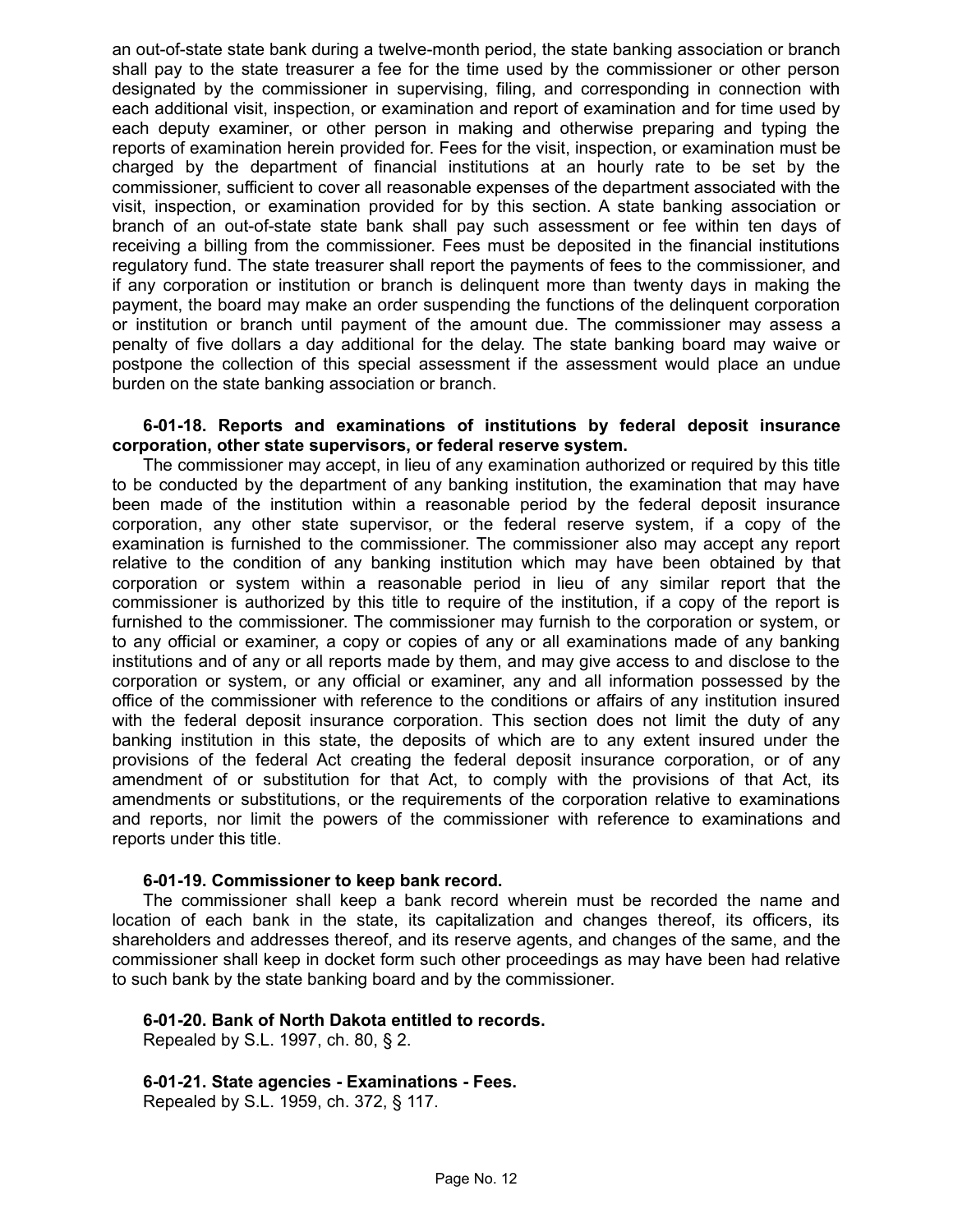### **6-01-21.1. County agencies - Examinations - Fees.**

Repealed by S.L. 1967, ch. 376, § 63.

#### **6-01-21.2. Municipal agencies, park boards, school districts - Examinations - Fees - Alternative audits.**

Repealed by S.L. 1967, ch. 376, § 63.

## **6-01-21.3. Examination of municipal agencies and school districts by order of governor or upon petition.**

Repealed by S.L. 1967, ch. 376, § 63.

#### **6-01-21.4. Examination in case of irregularity or embezzlement.**

Repealed by S.L. 1967, ch. 376, § 63.

#### **6-01-22. Examination of counties.**

Repealed by S.L. 1967, ch. 376, § 63.

#### **6-01-23. Examinations of county treasurers.**

Repealed by S.L. 1967, ch. 376, § 63.

#### **6-01-24. Supervision of records and fiscal affairs of counties.**

Repealed by S.L. 1967, ch. 376, § 63.

#### **6-01-25. Supervision of books and accounts of public institutions and private institutions with which state has dealings.**

The commissioner shall assume and exercise constant supervision over the books and financial accounts of the several public offices and institutions which the commissioner is authorized to examine. The commissioner shall prescribe and enforce a correct and uniform method of keeping financial accounts in such offices and institutions, shall recommend a form for warrants or for order-checks which must conform so far as consistent with statutory and charter requirements to approved banking practice, in order to facilitate handling of such instruments by banks and other depositories, and shall instruct the proper officer of each of said institutions in the due performance of the officer's duties concerning the same. The commissioner has authority to examine the books and accounts of all private institutions with which the state has any dealings so far only as the same relate to such dealings. If any public officer having control of any such office or institutions fails or refuses to comply with the directions of the commissioner, the commissioner shall report the facts to the governor and to the manager of the state bonding fund, and such refusal constitutes grounds for removal from office and cancellation of the bond of such officer.

#### **6-01-26. Special state examiner.**

Repealed by S.L. 1967, ch. 376, § 63.

#### **6-01-27. Duty of state examiner on failures by officers.**

Repealed by S.L. 1967, ch. 376, § 63.

#### **6-01-28. Public and private officers to aid examiner - Examiner's authority on investigation.**

Repealed by S.L. 1967, ch. 376, § 63.

#### **6-01-29. Obstructing or misleading examiner - Penalty.**

Every person who, when required to do so, shall refuse or neglect to make any return or exhibit, or to make or give any information required by the examiner, or who willfully shall obstruct or mislead the examiner in the execution of the examiner's duties, or who in any manner shall hinder a thorough examination by the examiner, shall be guilty of a class C felony.